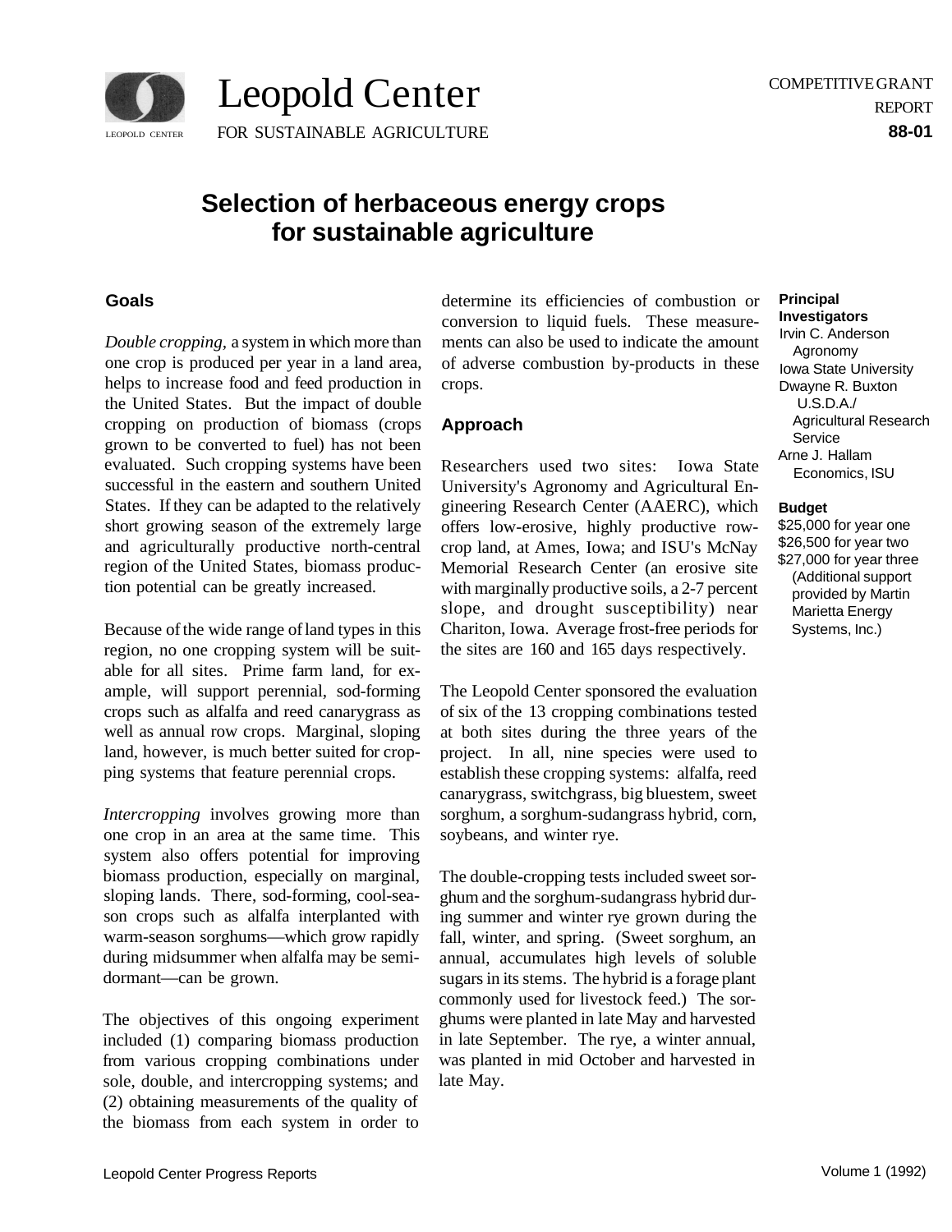The intercropping tests used alfalfa or reed canarygrass established as perennial crops. A first cutting was harvested in late May for each; sorghum was then planted in rows within the sod.

Using four replications at each site, researchers also subjected the subplots in the study's split-plot arrangement (except for conventionally grown alfalfa and soybeans) to four commercial nitrogen (N) fertilizer application rates: 0, 62, 125, and 250 pounds (lb)/acre. Plots intercropped with reed canarygrass, alfalfa, and sorghum received either 62 or 125 lb/acre ofN.

The design of the demonstration treatments was such that many types of main-plot and subplot treatment comparisons could be made; this flexibility also allowed for "what if economic analyses.

Severe drought occurred in both locations in 1988 and 1989, but in 1990, rainfall during the growing season was 16 percent above normal at McNay *and 41 percent above normal at AAERC.* 

Data collection methods varied by the cropping system type. Perennials were harvested by a flail-type, small-plot harvester. Row crops were harvested by a one-row forage chopper, and corn grain was hand harvested; stand counts were recorded after ear harvest and prior to stalk and leaf harvest in order to calculate population. Soybeans were harvested by combine.

The main energy components of biomass are the cell walls made of cellulose, hemicellulose, and lignin along with the protein and soluble sugars of the cell. Sweet sorghum, like sugar cane, accumulates large amounts of soluble sugars, which, when fermented with yeast, usually are equivalent to 550 gallons (gal.) of ethanol per acre. In addition, 893 lb/ acre of the celluloses after hydrolysis and fermentation yields 70 gal. of ethanol per acre.

*For example, the cellulosesfrom monocropped sweet sorghum were near 8,034 lb/acre when well fertilized; this equates to 630 gal. ethanol.* 

*The double-croppedsystemyielded the equivalent of 770 gal. ethanol.* 

### **Findings**

The greatest biomass yield—11.9 tons (T) per acre—was produced by sweet sorghum doublecropped with winter rye at McNay in 1990. Yields in excess of 8.92 T/acre were produced in 1990 by sweet sorghum alone at both AAERC and McNay, the sudangrass hybrid at McNay, and double-cropped sorghum (both sweet and the hybrid) with winter rye again at both locations. By comparison, highest yields of the perennial crops were 5.6 T/acre for alfalfa at AAERC in 1989,5.26 T/acre for reed canarygrass at McNay in 1990, 5.3 T/acre for big bluestem at AAERC in 1990, and 5.93 T/ acre for switchgrass at AAERC in 1990.

*Alfalfa and sorghum were least sensitive to drought; double-crop system yields were more sensitive in general to drought than sole cropping system yields.* Systems with annual species produced more biomass than did those with perennial species. These researchers found too that *annual species were much more productive than the perennial ones.* 

Double-cropped sorghum required more N for maximum yields than sorghum grown alone. Only when high amounts of N were applied and rainfall was normal to above normal during critical parts of the growing season did double-cropped systems out-yield the sole sorghum system. Researchers observed that sweet sorghum—in addition to producing high yields of cellulose (the inert, complex carbohydrate that makes up the bulk of a plant's cell walls)—offers great potential for ethanol production because of its high levels of soluble carbohydrates.

Alfalfa, reed canarygrass, switchgrass, and big bluestem provided biomass yields slightly over half that of the sorghums. The perennial grasses store carbohydrates in their roots and also produce mature seed heads.

Intercropping sorghum into alfalfa raised yields over alfalfa grown alone. Moreover, this system required little or no N and provided con